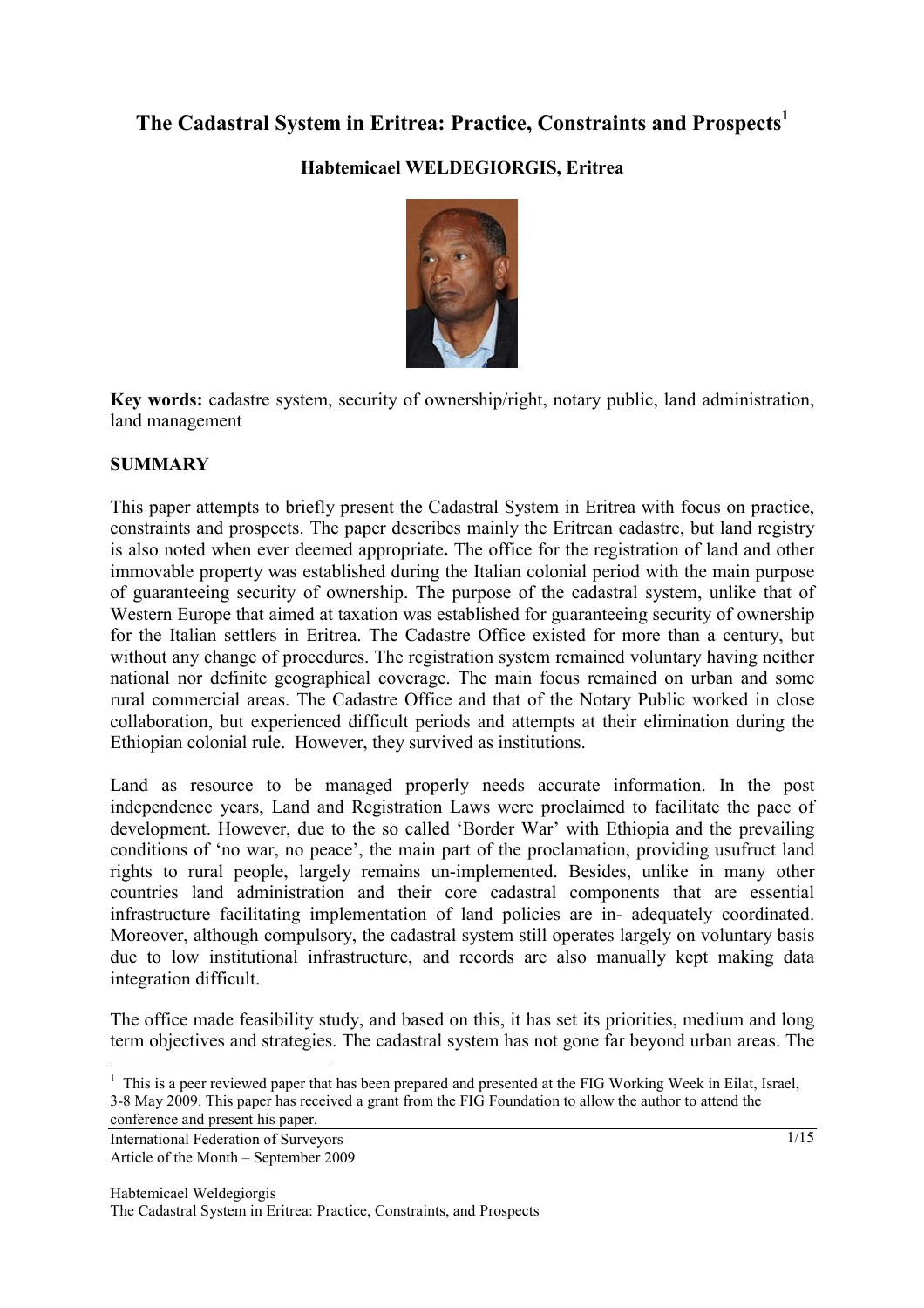benefits of cadastral system in Eritrea's reality have also been elaborated. The need for control, standardization, and coordination is great. Overall, there is low institutional infrastructural capacity.

Finally, attempts have been made to learn from comparative practices from the European experience, and have opted for a pragmatic approach of cadastral system, a 'progressive cadastre' that goes step by step to a cadastre having a comprehensive coverage and automation. It is not a choice to be made but a must to be done by a country to properly manage its land and resources and fit with the global economy competitively.

### **1. HISTORICAL BACKGROUND**

The office for the registration of land and other immovable property erected over land, the Cadastral Office, was first established in Eritrea during the Italian colonial period in 1888. Although the Italian Cadastre/ land registry systems were influenced by Napoleonic Cadastre, which was adopted by many European countries for the purpose of taxation, the objective of its cadastral system in Eritrea was to secure ownership of property of Italian settlers. However, the Italian cadastral system, like that of Spain remained predominantly fiscal cadastre**,** partially developed and the link between the two was weak. Unlike the Italian one, the cadastre and land registry systems of Germany, Austria, the Netherlands and Switzerland are closely linked (Larsson, 1996, pp. 30- 34). The Eritrean cadastre and land registry was integrated in one office. Cadastre, as a parcel- based land information system for social and economic development developed in many European countries from the need to tax land equitably (Osterberg, 1994, pp. 2- 4) whereas in Eritrea it was developed to guarantee security of property ownership of Italian Settlers, since one of the main goals of Italian colonialism was to make Eritrea a settler colony. It was based on administrative division of land into parcels, having maps and records. To fulfill its mandate it was organized autonomously under the Judiciary. The registration system was manually carried out on voluntary basis and confined mainly to urban areas and some parts of the country where land was allocated to Italian settlers for commercial agriculture. A cadastre or land register system must cover a definite area or whole country to provide the necessary benefits, and the European experiences show that voluntary or sporadic registration is insufficient for establishing comprehensive land records (Larsson, 1996, p. 39).

The Notary Public came into existence with the establishment of cadastral system. At the beginning, Governors were mandated to choose the Notary Public. However, from 1935, it was reinforced according to Italian Proclamation No. 1649 and continued until 1956, when a revised law was introduced. According to this law, the number of public notaries to be licensed, the criteria for competence, withdrawal of license etc. was mandated to the Judiciary. The Notary Public and the Cadastral Office worked in close collaboration in the registration of property transactions. However, during the Ethiopian colonial rule, especially the Derg (Higher Military Committee), the Notary Public survived attempts of elimination as an institution and continued as an independent body up-to the end of 1995 (Weldegiorgis, 2007, pp. 1-2). After this period, it has been restructured only under one zonal administration, that of Zoba (Region) Maekel, while in the other five regions it is yet to be re-organized.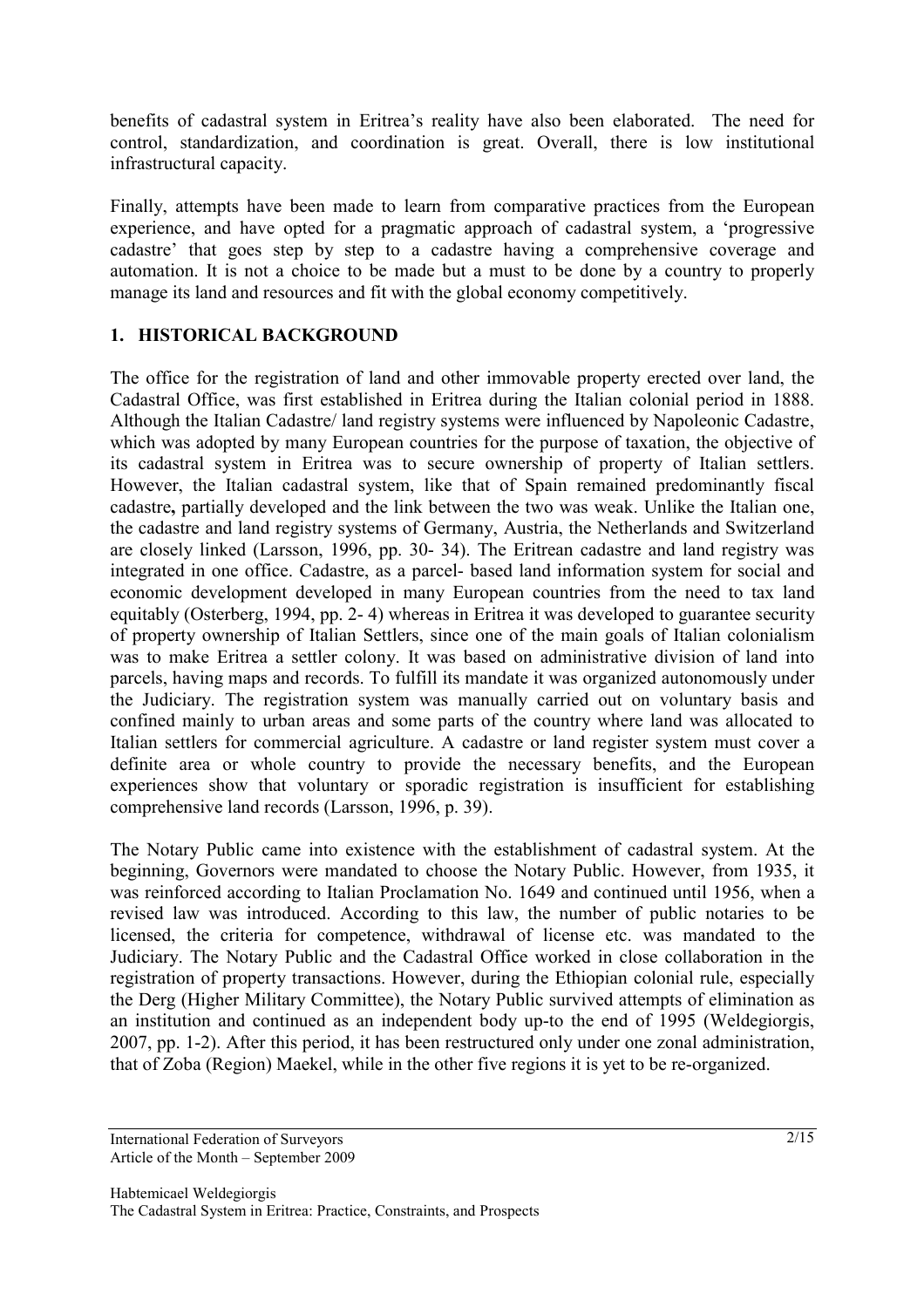A 'Notary Public is an officer authorized by state law to certify documents and to take oaths' (World Book Encyclopedia, 1994). Many documents need to be notarized before they become legally effective. The Eritrean Notary Public plays the role of an agent for the authenticity of contract agreement in the transfer of immovable property, prepares all the paper work of agreement, authenticates title- deeds and sends them to the Cadastral Office for official title registration, which is a certificate of ownership. The deed is a record of contract of a particular transaction – purchase, inheritance, donation, etc. - that serves as specific agreement. It is similar to other countries' 'real estate agent', like that of Sweden which facilitates the sale of property (Swedessurvey, 1998). But unlike in other countries, the Eritrean Notary Public prepares most of the paper work related to contract of the vendor and buyer. The office registered buildings that had physical plan and habitation license for the main urban centers as well as properly surveyed for land sporadically allocated mainly to settlers for commercial agriculture. In this way the office has continued for over a century, but without any qualitative change in its procedures.

During the Ethiopian colonial rule, particularly the 'Derg' all houses considered extra were nationalized. Besides as thousands of Eritrean nationals joined the armed struggle for liberation or fled to other countries, their property, particularly the unregistered ones, and in the squatter areas changed ownership through either close relatives to save the property from nationalization or through selfish individuals by bringing so-called witnesses to the 'kebelie' (Administration) and being approved by 'Frdi Shengo' (Community Court). It was indeed a paradox where legal owners lost protection of property. All these painful and illegal practices endangered the main purpose of the cadastre: guaranteeing security of property ownership. Because of nationalization, the construction industry came almost to standstill during this period. During this time the office of the Cadastre and that of the Notary Public narrowly escaped attempts of elimination as all extra-houses, small and large, were nationalized and the need for registration of private houses was considered as a bourgeois practice.

After independence the Cadastre Office continued functioning and despite some shortcomings, it was the main supporter and reliable source of evidence providing property security in the Housing Commission's process of verification of property ownership. The Commission for the Verification of Houses was established in early 1992 to verify and ascertain ownership and to return the nationalized houses and property that had lost their legal owner to their rightful original owners. The nationalized houses, particularly those of Italian settlers in Eritrea had already been compensated in early 1980s, by the Italian government according to agreement signed between the Ethiopian and Italian governments. As stated above, the registration system was partial and incomprehensive, however, maintained property records with utmost care and its contribution to the new registration system is of paramount importance: having a tradition of registration in itself is an advantage.

In 1994, the state of Eritrea stated its land policy in its Macro- Policy. The land policy was followed by Proclamation NO. 58/1994 - A proclamation to reform the System of Land Tenure in Eritrea, to determine the Manner of Expropriating Land for Purposes of Development and National Reconstruction, and to determine the Powers and Duties of the Land Commission. However, the introduction of an efficient, simple and modern system for the registration of land and buildings was imperative for an effective implementation of Land law, and expediting national economic development. Hence, Proclamation NO. 95/1997 - A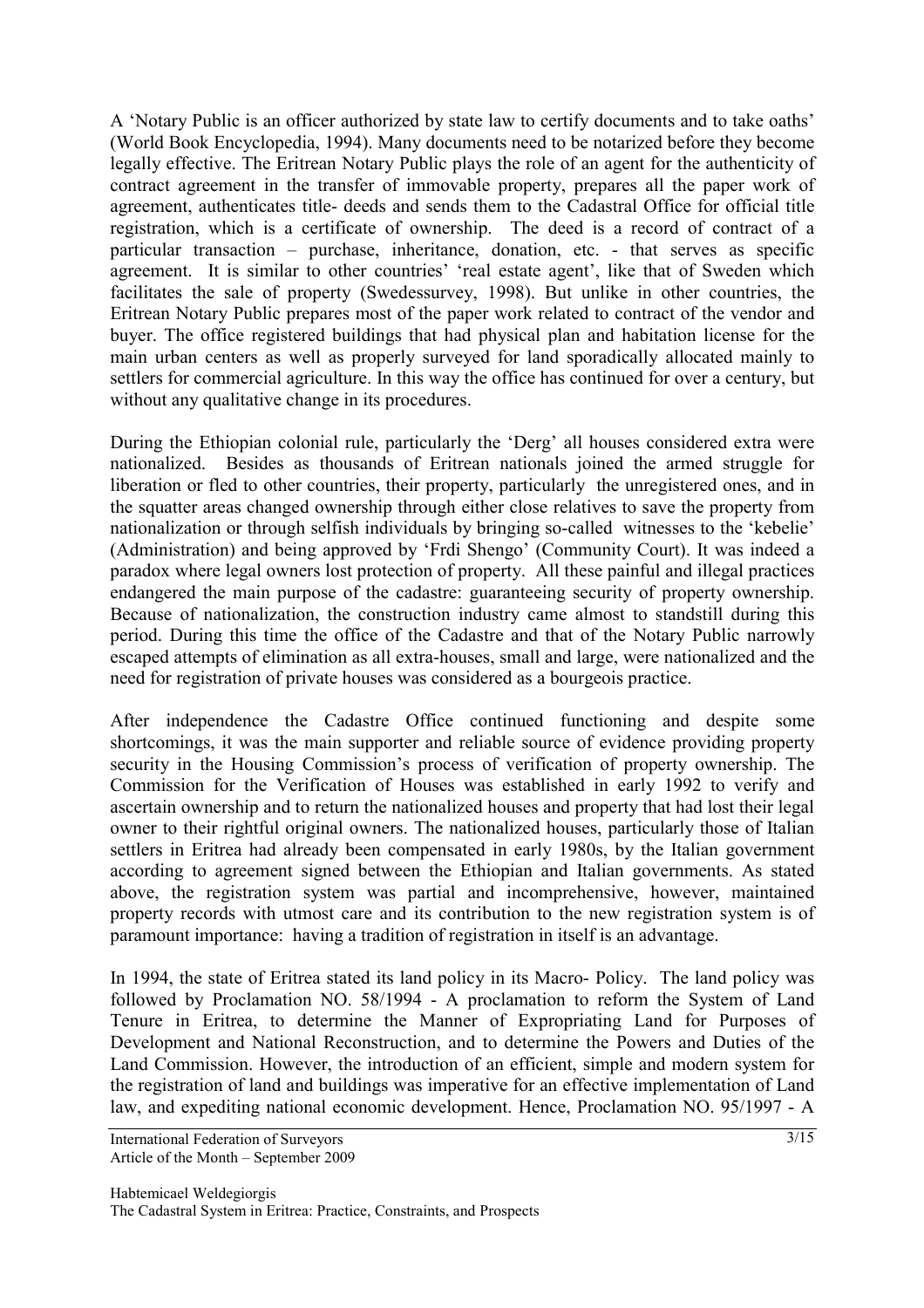Proclamation to Provide for the Registration of Land and Other Immovable Property was issued. It repealed and replaced all previous laws, proclamations, provisions, regulations and directives that have hitherto been applicable to the registration of land and other immovable property. The Proclamation made 'title registration', like in many countries compulsory.

At present, the Cadastre Office is under the Ministry of Land, Water and Environment (MLWE). By the end of August 1999, it was restructured as a Division in the Department of Land, of the MLWE. Previously it was under the Ministry of Justice. As land, water and environment are strategically important resources of the country, the three complementary departments, Land, Water and Environment merged into the MLWE, which was established in March 1997 during the second government restructuring process. The MLWE (see Fig. 1) is a regulatory body responsible for the management of land, water and environment of the country at policy level. The cadastre system is a tool for proper management of land and its resources and hence the Cadastre Office, which was upgraded to a department during the third quarter of 2003, became a fourth Department. The Zonal Offices of the Ministry, with the status of division coordinate the units of the Departments and undertake operational work under the Zonal Administration. The Land Unit within the Division, for example, is responsible for land allocation, land lease contract/certificate, etc. Unlike the other departments, the Cadastre Office has only two Zonal Offices: the offices for Zoba Semienawi Keih Bahri (Northern Red Sea Region) and Zoba Debub (Southern Region), which were established respectively by the end of the first quarter of 2006 and second quarter of 2007. These offices although coordinated by the division of the Ministry receive work guidance directly from the main Cadastral Office.

## **2. THE CURRENT PRACTICE OF ERITREAN CADASTRE**

### **2.1 The Way Land Administration and Cadastre systems are organized**

The cadastre and land register systems in Western Europe are closely linked. However, the French cadastre system as a pioneer has not progressed far in the link of the two relative to other countries, and its influence is also seen in its former colonies in North and West Africa where cadastre and land register cover only a portion of land (Larsson, 1996, p. 30) like that of Eritrea. On the other hand, in the European sense there had never been a cadastre in England and in its former colonies until recently. But its land registration system has had strong influence in the former colonies. For example, the Torrens system of Australia (including New Zealand), influenced by English law and practices has a 'title register' of land and the impact of this system is also seen in East Africa like Kenya and Western Canada (Ibid, pp. 44-51). Poor and developing countries like Eritrea need to learn from these experiences in order to properly manage their land and its resources.

Land is scarce resource that needs to be managed in a very sensible way, hence the need for land management. Land management, which includes activities relating to its management as resource from environmental and economic perspectives is a process by which the resources of land are put into good effect for the best use of humans (ECE, 1996, p. 5). To do so accurate information of land and its resources is imperative. Towards these goals, the government of Eritrea issued the Macro Policy (GoE, 1994) in which it stated its land policy, and issued other proclamations related to land, and registration of land and other immovable.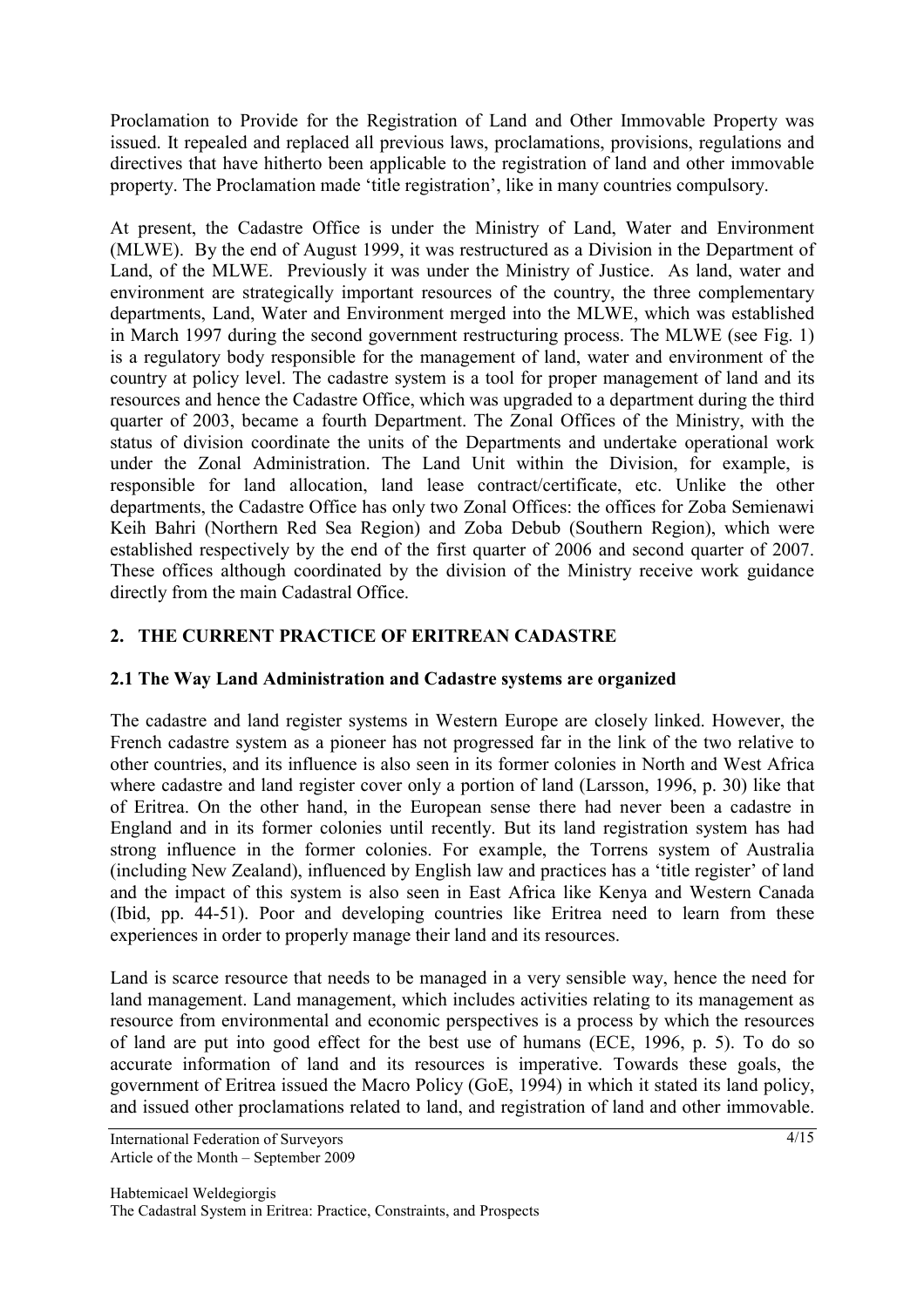The land policy includes implementing fundamental policy decisions about the nature and extent of investments in land and routine operational decisions by land administrators. Understanding the critical constraints to development, the Macro Policy stated the overall development objectives: creation of modern technically advanced and internationally competitive economy with the objectives of encouraging long-term investments in agriculture and environmental management, assuring women's right to land on equal basis with men, and promoting commercial agriculture. The main elements of the land policy are as follows:

- Ownership of land in Eritrea is the exclusive right of the government.
- Every Eritrean citizen and all foreign investors have the right of access to land for farming, pasture, housing and development purposes.
- All land left from allocation to usufructuaries will be directly administered and its utilization decided by the government.

Land policy is generally related to economic development, social justice and equity, security of tenure, political stability, etc. and need to be followed by land legislation and hence Land Proclamation NO. 58/ 1994 was proclaimed. The main reasons for the Proclamation were:

- Existing systems of land tenure and laws were found to be obsolete and incompatible with the development objectives of the government;
- The programs of reconstruction and development were getting on the verge of becoming non-functional;
- Land disputes were increasing from time to time;
- Land degradation: diminished productivity, destruction of forests and vegetation, depletion of agricultural resources, etc.

Thus, to meet contemporary demands and pave the ways for the progress of the country's socio-economic situation, the Eritrean land tenure system should:

- Assure agricultural and industrial development;
- Promote initiative and motivation among beneficiaries and producers;
- Encourage private investment and initiative;
- Avoid land contradiction, friction and dispute;
- Pave the way for the improvement of the living standard of the people; and
- Be standard and applicable throughout the nation.

These objectives were envisaged to be attained by replacing the existing progress -impeding land tenure system by a new and dynamic system, which has the following main features:

- All land is owned by the state;
- All Eritrean citizens (≥ 18years) shall have equal rights to free *tiesha* land for residence in their village;
- Agricultural plots of land shall be given on usufruct rights for those whose livelihood is farming, but can not be transferred;
- Usufruct rights in land are given for life-time of the individual and offspring are given preferences in their reallocation after the death of usufruct holder;
- Leaseholds are provided for housing, commercial and other social services;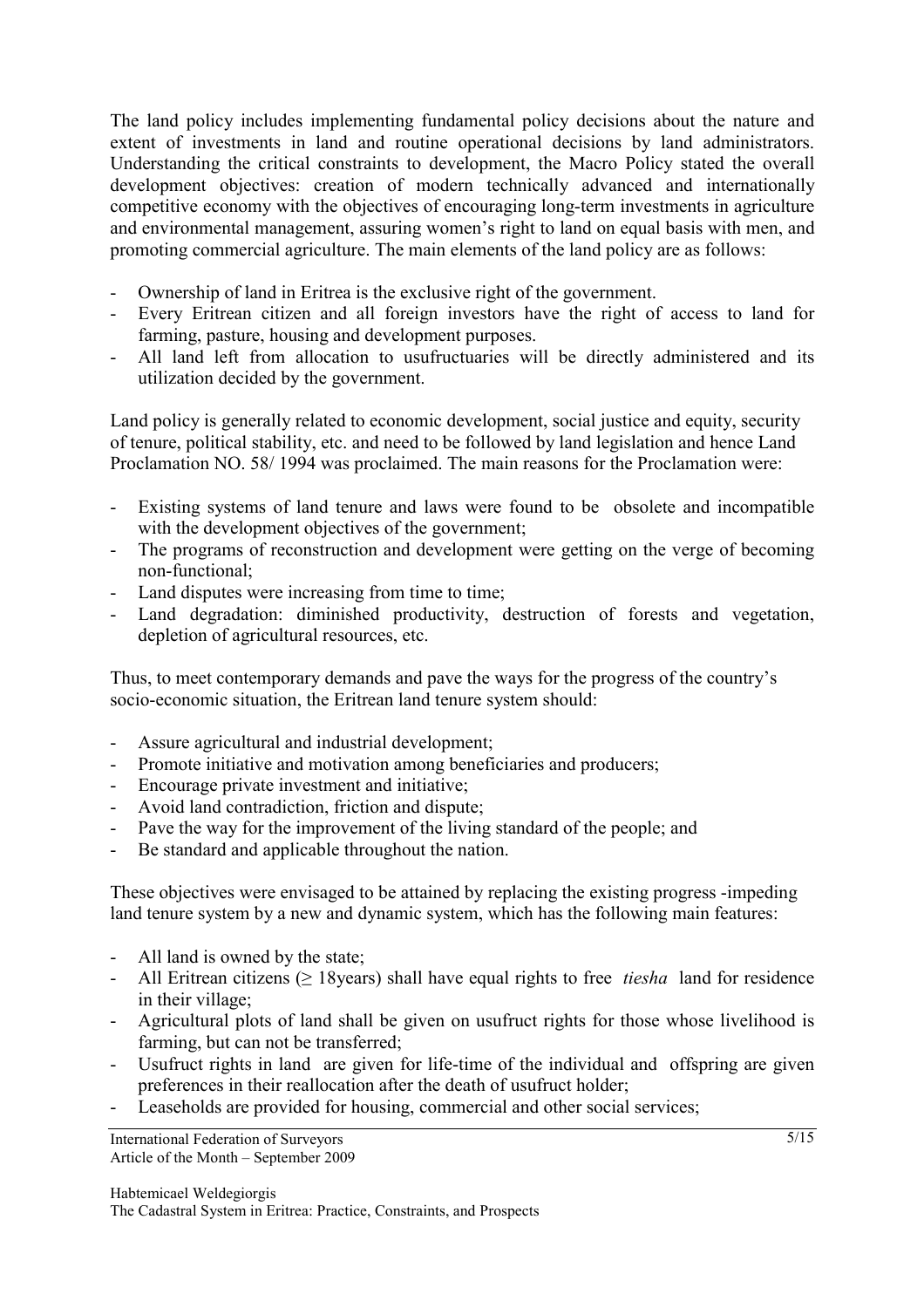Women shall have equal rights to land as men.

Land legislation that is a means for implementing land policies, gives definitions and rules regarding the nature of land tenure and connected property rights. To fill this gap, Legal Notice NO. 31/ 1997 - Regulations for the Distribution and Administration of Land was issued. But this was not adequate for effective implementation of the land law; and as stated above Proclamation NO. 95/1997 was also issued. Its main tenets and main mandate of the Cadastral Office can be summarized as follows:

- Register all land, rights over land and duties that emanate from such rights, and the transfer of property through sale, donation, succession or other manners.
- Designate Eritrea as one registration district or, as may be necessary, establish registration districts to open and consolidate registries, issue directives pertaining to the administration and monitoring of the registration districts.
- Properly register, as necessary, all *tiesha* land, agricultural usufruct, leasehold, as well as land being utilized and unutilized by the government.
- Give information to persons enquiring transfer of buildings, whether the property has any encumbrances or not by charging appropriate service fee.
- Register right holders together with immovable property erected over it, to land allocated prior to the promulgation and restrictions thereof in accordance with the directive to be issued, based on this proclamation.

The main purpose of the cadastre in land and property registration is to establish certainty of ownership and right through publicity and legal protection. Similarly, the main focus of the Eritrean Cadastre has been the registration of rights over land parcels and ownership of buildings. Data in the cadastre include: textual data of property description such as property identifier, zip code, property address, location, land use, land and building area, building date and type, building purpose and license, the nature and duration of use, boundaries, etc.; proprietorship section such as owners/right holders name, address, Id number, spouse name, date of purchase, vendor's name and address, etc; and encumbrances such as mortgage, pledge, release of mortgage/pledge, etc. The spatial system is yet to be integrated.

Cities and towns are growing fast. Asmara, the capital city, for example, had a population of 98,000 of whom 53,000 were Italians in 1939 (Free Encyclopedia, 2009). According to municipal registration it had a population of 429,939 in 1998, and this has now grown to 570, 000. The number of parcels, buildings, or deeds that can be registered could be estimated from the fast growing population since obtaining actual statistical data is not easy. Parcels of land may be given for building purposes but their registration in the Office depends on the processing by other departments. Because of this tens of thousands of constructed buildings are still unregistered. This should be seen in the light of the Office and related departments' low institutional infrastructure. The following statistical data are illustrative of the small scope of work done.

International Federation of Surveyors Article of the Month – September 2009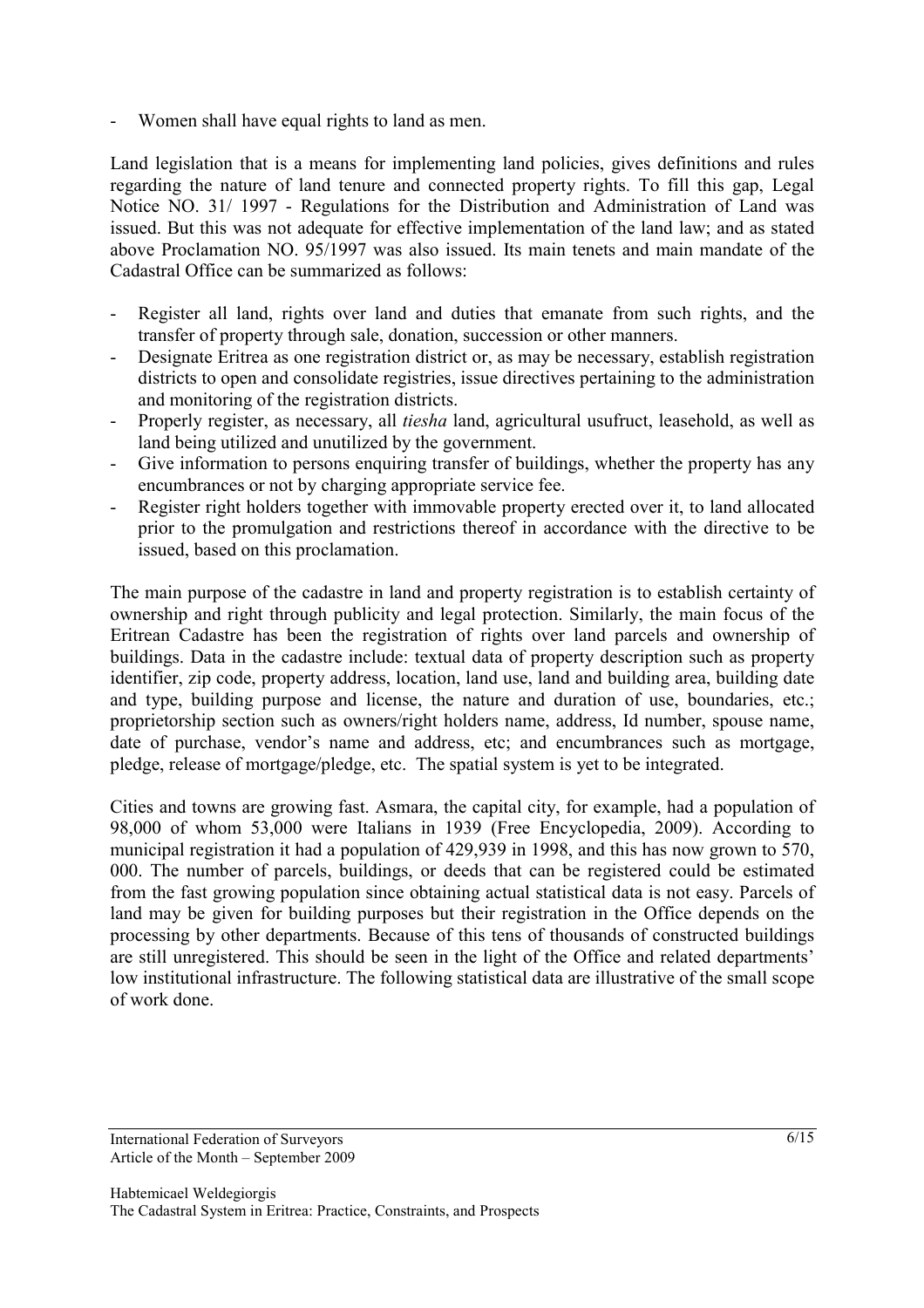| Year      | Registered buildings | Mortgage/pledge | Release   |
|-----------|----------------------|-----------------|-----------|
| 1992-1998 | 3,287                | 1,317           | 2,616     |
| 1999-2008 | 14,678               | 3.924           | 4,631     |
| Total     | $17,965^*$           | 5,241           | $7,247**$ |

Note: During 1992-1998 the Cadastre Office was in the Ministry of Justice and from 1999 in the MLWE.

\*Includes primary and secondary (sale, inheritance and donation) registrations \* \* Release of mortgage or pledge includes of previous periods

In primary registration, the building is verified in the technical office of the Municipality against the approved plan and after being given building license is sent to the Cadastral Office with other related documents for title registration. As in other countries stamp duty and registration fee is set for primary registration, transactions and mortgages. The stamp duty and registration fee vary from country to country; for example, compared to that of Sweden the Eritrean one is small. The Eritrean fees, which were revised and introduced in February 2007, are the following:

 $\sim$  1 US Dollar = 15 Eritrean Nakfa)

Title registration - 150.00 ERN (official exchange rate

|            | $\cup$ r $\cup$ D D D $\cup$ range $\cup$ D $\cup$ R $\cup$ R $\cup$ R $\cup$ R $\cup$ R $\cup$ R $\cup$ R $\cup$ R $\cup$ R $\cup$ R $\cup$ R $\cup$ R $\cup$ R $\cup$ R $\cup$ R $\cup$ R $\cup$ R $\cup$ R $\cup$ R $\cup$ R $\cup$ R $\cup$ R $\cup$ R $\cup$ R $\cup$ R $\cup$ R $\cup$ |                  |
|------------|----------------------------------------------------------------------------------------------------------------------------------------------------------------------------------------------------------------------------------------------------------------------------------------------|------------------|
|            | - Mortgage registration -                                                                                                                                                                                                                                                                    | 100.00 ERN       |
| $\sim 100$ | Release of mortgage -                                                                                                                                                                                                                                                                        | 50.00 ERN        |
|            | - Correction of document errors -                                                                                                                                                                                                                                                            | <b>20.00 ERN</b> |
|            | - Information on the status of property -                                                                                                                                                                                                                                                    | 15.00 ERN        |
| $\sim 100$ | True copy of a document - per copy -                                                                                                                                                                                                                                                         | 5.00 ERN         |
|            |                                                                                                                                                                                                                                                                                              |                  |

The above fees are decided on arbitrary basis and are being paid in the Cadastral Office upon registration. The stamp duty charged by the Notary Public is 5.00 Nfa whereas for a property being bought is charged property transfer fee of 9% of assessed value by both the Ministry of Finance and Zonal Administration. The % of the assessed value of Eritrea looks relatively higher than that of Sweden whereas that of the stamp duty and mortgage are low. The rate of stamp duty in the registration of property conveyance in Sweden is based on the assessed value: 1.5% for private individuals and 3% when a property is bought by a legal person and for mortgage registration 2% of the sum and is collected upon collection of documents (Swedessurvey, 1998, p. 10). The transfer cost of buying a house in countries like France, Portugal, Spain, Ireland, Italy, Germany, etc. is higher than that of Sweden, and particularly those of France, Portugal and Spain higher than that of Eritrea.

According to the Proclamation (NO. 58/94), land as a state property can not be sold and hence may imply that land has no financial value. But, in reality it has implicit value reflected in the variable selling price of similar buildings having similar land areas and located in different zones of a town**.** For example, the selling price in the center of the city (Asmara, the capital city of Eritrea) is almost double that in the periphery of the city. This shows that location is the most important factor in determining value. Besides, where land is privately owned it is used for mortgage whereas in countries where land is state owned, like in Eritrea, immovable property erected over land is used for mortgage. Mortgaging is the basis for security of loans for investment. The owner applies for mortgage registration to the banks or other financial

International Federation of Surveyors Article of the Month – September 2009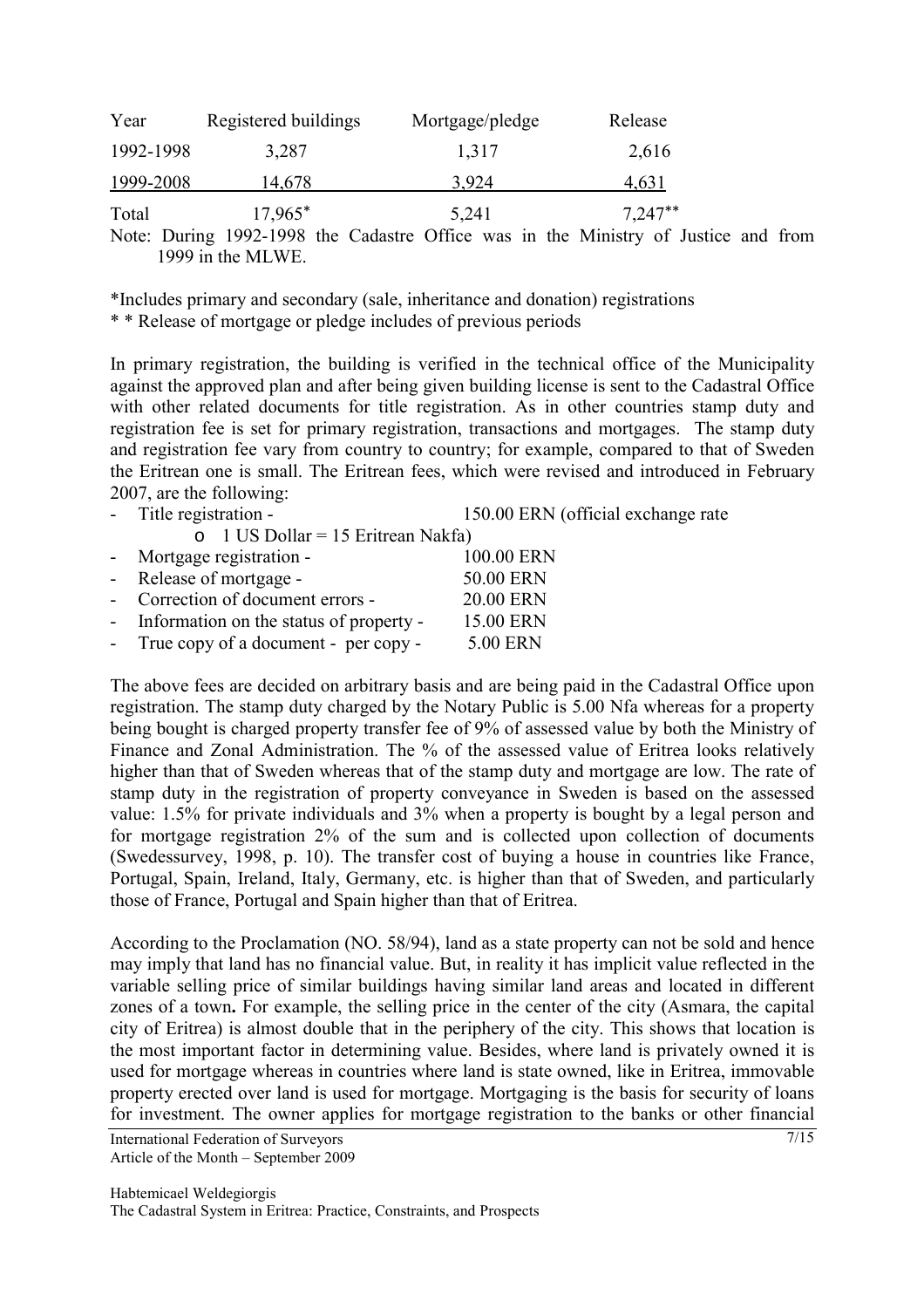institutions for a property registered in the Cadastral Office. All mortgages are handled by banks and other credit institutions and sent to the Cadastral Office for registration. Then the property is kept under mortgage registration and is not released until full payment of the debt is made. Moreover, annual rural tax amounting 18.00 Nfa is paid for agricultural lands allocated to the peasants on usufruct rights on the basis of flat rate, irrespective of the size and fertility of land. This amount of tax which had been continuing for a long time needs revision. It is widely believed that land to serve for development it ought to be privately owned and marketable. Land in Eritrea as state owned is not marketable, but a usufruct right to land is given for life- time and the lease contract extends up to 60 years. This is relatively short compared to many countries, which reach up to 99 or 999 years (Larsson, 1996, p. 42)**.** However, it can be renewed when the contract term expires.

Urban land is one of the most valuable economic and social resources of any country that needs adequate measurement systems for proper management and control. In Eritrea, the Cadastral Office (see Figure 1) is mandated for the registration of land and other immovable whereas the Department of Land is mandated for land use plan, land allocation, cadastral surveying, land lease contract and implementation of land laws. Besides, cadastral surveying of urban and semi- urban areas is being carried out by the Department of Urban Planning and Development in the Ministry of Public Works. In addition to this, cadastral surveying of buildings in Asmara is being carried out by the Department of Infrastructure of the Municipality. In the naming of parcel id (slight difference) and naming of property boundary differences exist between that of the Municipality and Land Department. The Department of Land follows the internationally recognized bearings of North, South, East, West whereas the Municipality uses descriptor like In front, Behind, Right and Left using the front gate as reference point, and looking outward.

In countries like Sweden, the National Land Survey is responsible for surveying, but municipalities with the necessary competence are also entitled to carryout property formation and registration (Swedesurvey, 1998, p. 2). But unlike that of Eritrea, in Sweden and many other European countries there is standardization and competence. In Eritrea, the relationship amongst the Departments is horizontal and all these works need appropriate control, coordination and standardization. In many countries, the land administration systems and their core cadastral components (Annex 1, Figure 2) are essential infrastructure facilitating implementation of land policies. In such systems the cadastral parcels through land administration and management systems give the basic infrastructure for running the interrelated systems within the areas of land tenure, land value and land use (Enemark, 2003, p.6).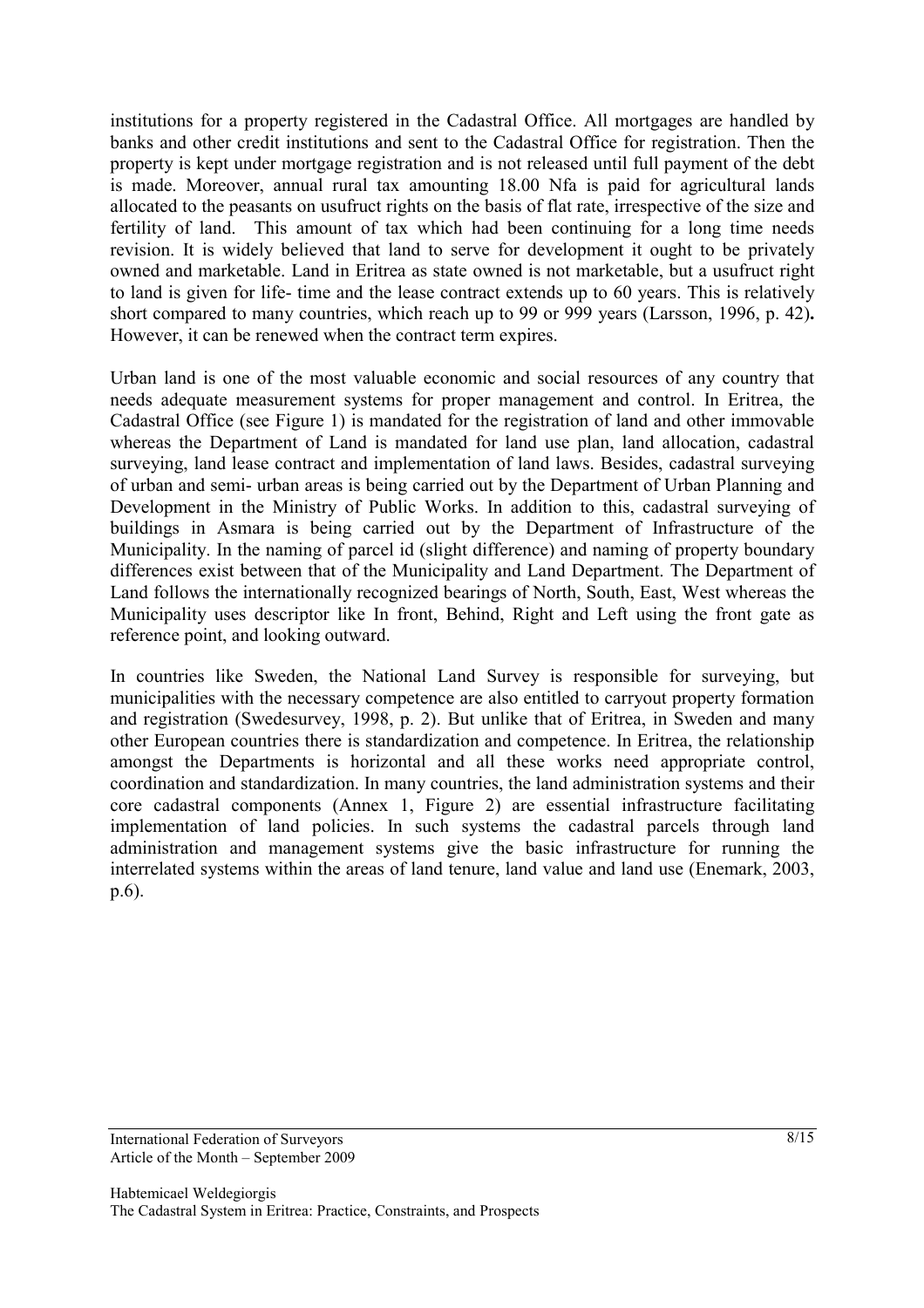



#### **2.2 Practicalities and comprehensiveness of the system**

There is access to land by both men and women; the main problem is that usufruct right to agricultural land, which is main tenet and content of the proclamation, is yet to be implemented according to the Land Law. Besides, allocation of land lease to housing purposes and upgrading squatter areas have not proceeded with the desired strides. The costs could be high, but providing sites for housing purposes and upgrading squatter areas to properly planned houses looks unavoidable. This delay might have been caused by the 'Border War' with Ethiopia and the 'no war, no peace' situation prevailing after the Ethiopian government refused to abide by the 'final and binding' verdict of the Border Commission. Moreover, there is inadequate institutional infrastructure to carry out effective cadastral mapping/surveying work.

According to the Registration Law, registration is compulsory but because of the above conditions it has not gone far beyond the voluntary one. Records are also manually kept that makes integration of data difficult. It is only with the help of computer technology and through the registration and formation of computerized land information systems (LISs) that reliable information for improved land management could be attained. This offers good opportunities for automation of the cadastre and the creation of LISs; provides better access to information, facilitates data exchange and coordination. With the assistance of UNDP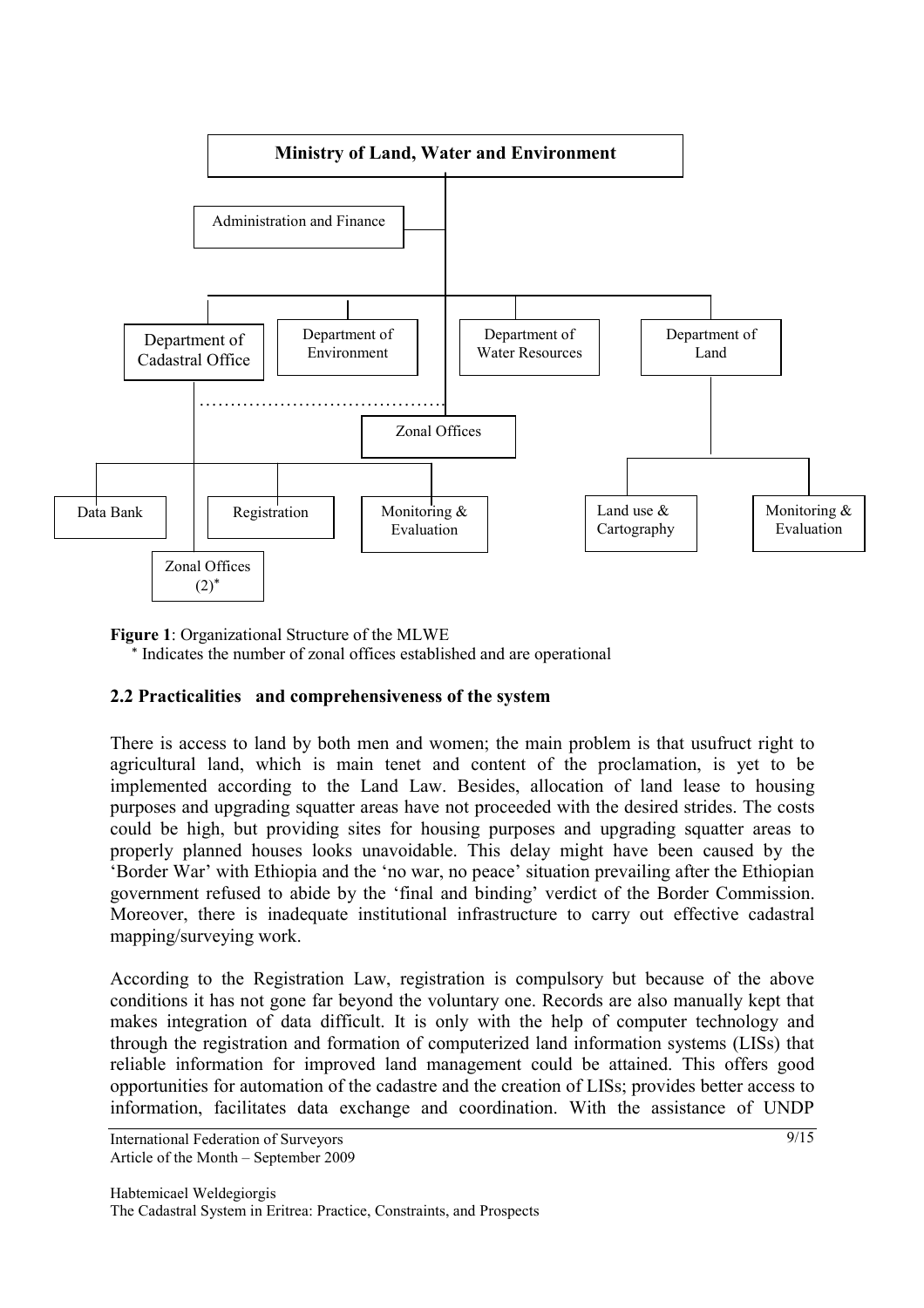Country office few computers, server, scanner, photocopier and printer were made available, but are inadequate. Computer systems, however, require infrastructure, good maintenance and communications and well- trained operators (Osterberg, 1994, p. 9). Currently the office has established a computerized cadastral system, but without its integral, spatial part. The Office has inadequate capacities to integrate the spatial data with textual data. There are still inadequate human resource capacities to manage and run the system effectively and efficiently. But, the development and management of such a system requires technical knowhow in programming and data base management.

Cadastre is an up-to-date land information system based on a division of land into parcels. It gives information of rights (ownership, usufruct, and lease), transactions of ownership and right, mortgages, etc. Its main mission is to guarantee security of property ownership and right, facilitate proper management of land and buildings contributing towards the objectives of sustainable development. In order to ensure its benefits, a harmonious horizontal relationship with the institutions responsible for land registration, cadastral surveying, building/habitation license, etc. is a prerequisite. The benefits include:

- Guarantee security of ownership or right of use;
- provide credit through mortgaging buildings;
- protect registered state-owned land;
- reduce land disputes and less work for the courts;
- Improve conveyance of property transactions;
- Improve property management;
- Facilitate land lease rent;
- Produce statistical data for management; etc.

The Office of the Cadastre has the following medium and long term objectives:

- To establish a parcel-based multi-purpose cadastre for registering land, rights over land and other immovable property;
- To establish a modern computerized cadastral system.

The strategies pursued to achieve these objectives are:

- Establish and consolidate zonal offices, and develop a simple and efficient cadastral system;
- Develop institutional infrastructure and capacities to manage and sustain the system;
- Introduce and utilize up to date technology for cadastral/land registry systems;
- Develop awareness within the public about the benefits of up to date registers;
- Make the process simple, transparent, less bureaucratic and less costly so as to encourage the public to get used to modern cadastral system;
- Ensure that all land allocations, contractual agreements, transfers, and mortgages are registered in time;
- Charge appropriate fees for services rendered and introduce other mechanisms to generate funds for sustainability.

Cadastral systems need to be comprehensive. In countries such as Sweden, Finland, etc. real property formation, mutation, cadastral mapping, registration of real properties, ownership

International Federation of Surveyors Article of the Month – September 2009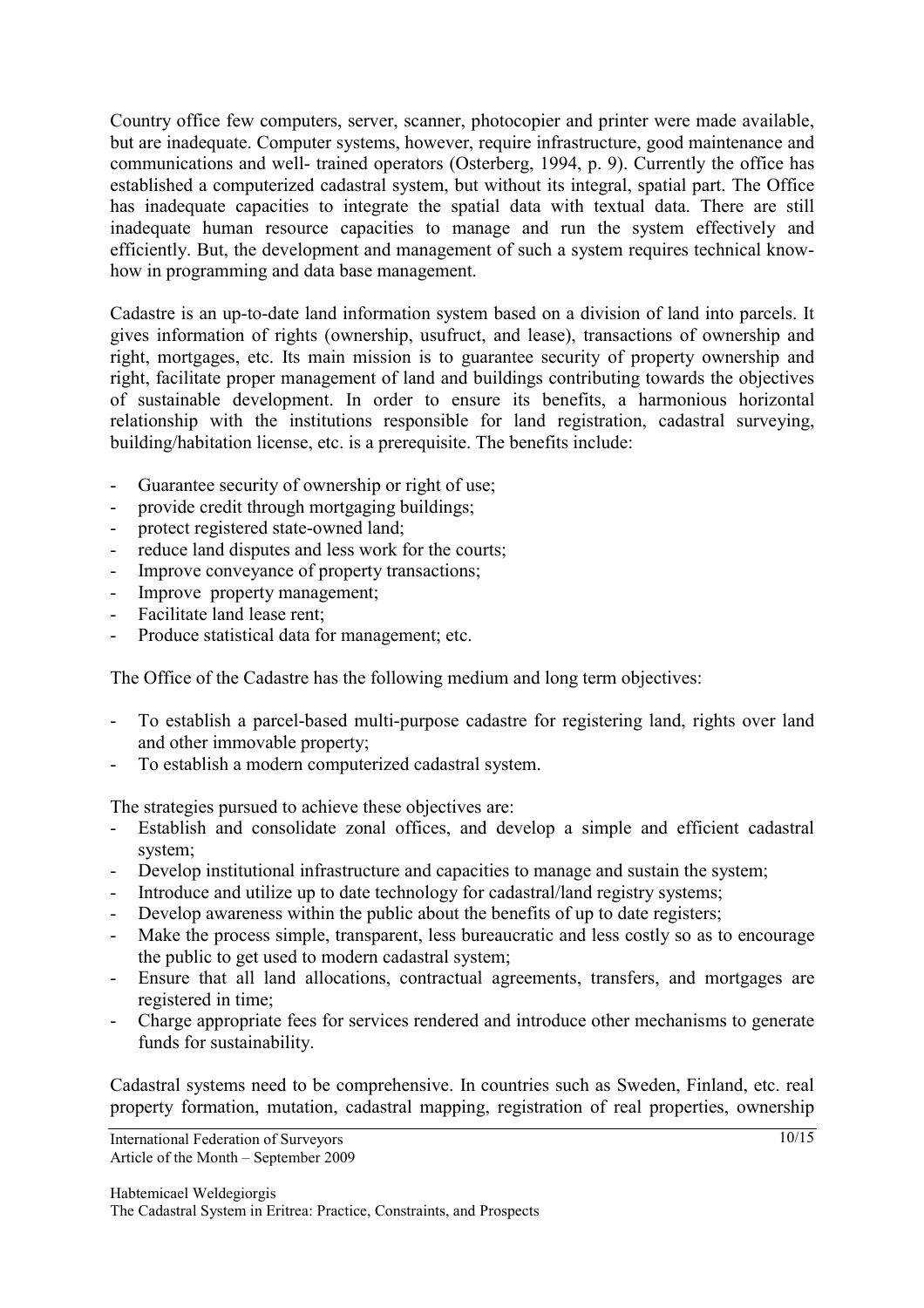and legal rights, valuation and taxation are all combined within one basic cadastral system whereas in many parts of Europe the cadastre evolved as a support for land taxation (ECE, 1996, p. 4). Here there is a high institutional and resource strength and advantages for integrating and coordinating. However, in Eritrea where there is institutional and resource constraints the need for prioritizing is great. To make this a reality feasibility studies of the objective situation in the cadastral system was made. In the light of realities and findings, the following areas are given priority in the transitional period:-

- Land and immovable property in urban areas;
- Land and immovable property in semi-urban areas;
- Land allocated to *tiesha* houses (residential) around urban areas;
- Land allocated on lease for dwelling, commercial agriculture, and other social purposes.

In the light of the above priorities, objectives and strategies, the Office is working in coordination with the Departments of cadastral surveying/mapping and other partners. The cadastral surveying for registration is being worked by different departments. These departments use different cadastral surveying instruments such as GPS, total Station, etc. The Land Department, for example uses GIS for its spatially referenced system. But such works seriously require harmonious coordination and standardization of work procedures. In the Administration of cadastral data, national standards of data for use and exchange, security and privacy, data protection, and legal liability, etc. are essential.

Then what are the main constraints that hinder the implementation of its plans and activities?

- Inadequate institutional infrastructure to carry out effective organizational activities;
- Gaps in human resource capacities: technical and professional capacities to run and develop the system; and
- Absence of Notary Public or ' real estate agents' in the remaining five *Zobas* (regions) for authenticity of agreement and facilitating fast transactions of property.

A cadastre system should cover the whole country or a definite geographical area and proceed step by step in order to provide the necessary information and benefits. Our cadastral system unlike many others lacks this. Besides, the need of parcel-based LIS for coordination of information, standardization of data and procedures and integration of new data is great. This work needs tireless efforts to materialize. Moreover, there are other institutional constraints that need considerations: appropriate office establishment, and the re-organization of the notaries public in all zonal regions for authenticity of contract and fast transfers of property.

#### **3. THE WAY FORWARD**

The German adaptation of a system of titles  $(19<sup>th</sup>$  century), and the Swedish and Finish experiences of developing cadastres and land registers from simple and less costly ways, developing progressively into smoothly operating systems have flexible and progressive approaches (Larsson, 1996, p. 39). Given the meager resources of poor countries like Eritrea, the developed European system in general, and the Swedish system in particular, a progressive system that evolved gradually and has gone the furthest in the cadastral automation relative to other countries seems to throw an insight for learning creatively.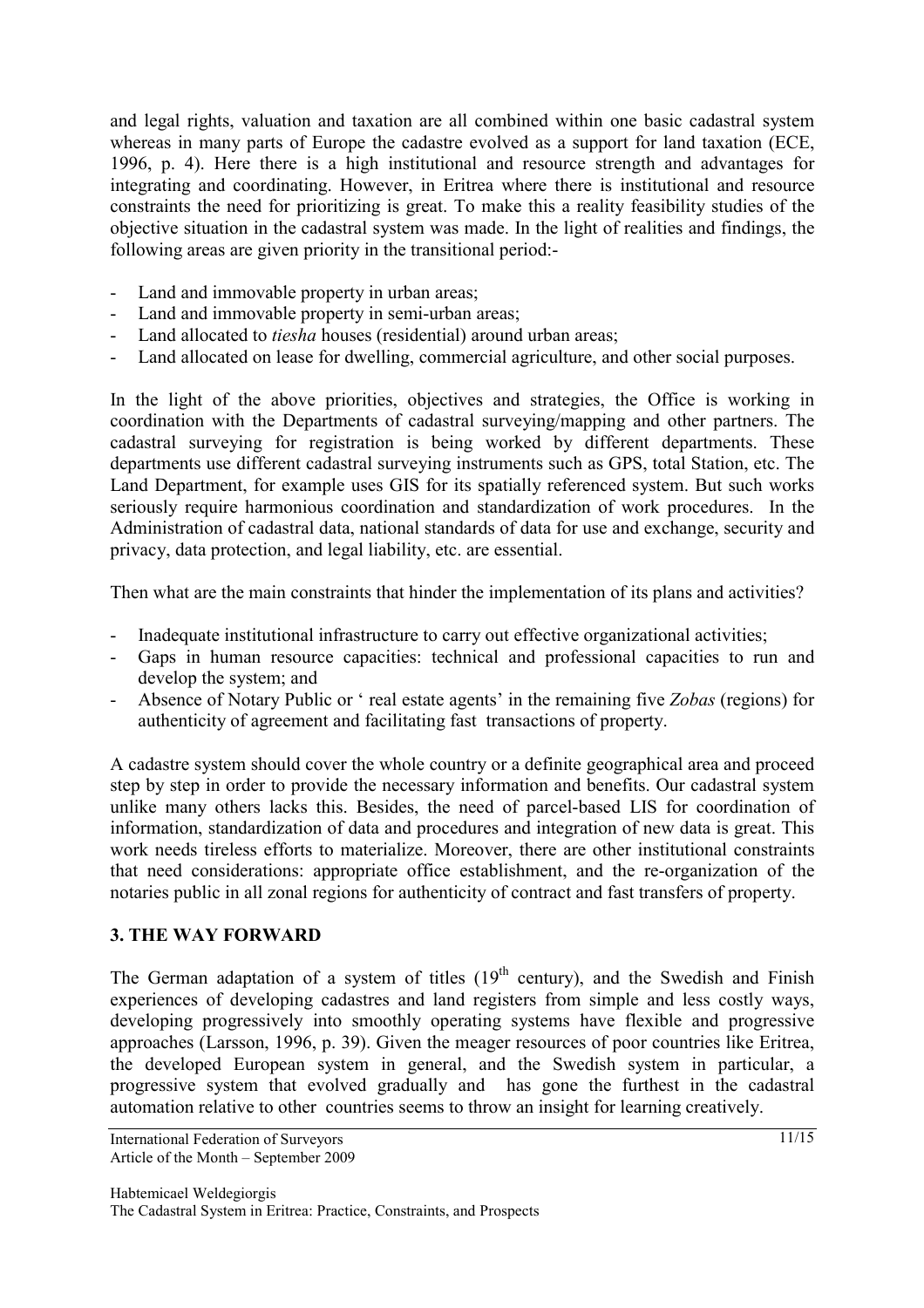In Eritrea, the conceptual understanding of the cadastral system needs to further develop in the medium and long –term strategies. It needs to go forward to implement comprehensive cadastral system learning from other countries' experiences and best practices. A more realistic and pragmatic approach to our cadastral system is needed. Currently, it is neither a core component of the land administration system nor has a strong link between land administration and objectives of sustainable development. It should sooner than later develop step by step following the 'progressive cadastre' approach into a cadastre having comprehensive coverage to 'automated' cadastre (Larsson, 1996, p.39). This could possibly be achieved faster through cooperation with partners that could enhance the needed institutional infrastructural building efforts.

Cadastral/land registry systems of Europe, for example are strongly influenced by the concept of land information that have multiple uses, automation, geocodes and digitization, and conversion of land related information into spatial systems (Larsson, 1996, pp. 35-6). As land information is a basis for planning development and control of land resources, the only option left is to follow that way. However, it is not an easy way: institutional capacity needs to be improved to meet the medium and long term needs of the Office. Capacity building should be seen 'comprehensively in the wider context of developing institutional infrastructures' addressing the 'societal, organizational, and individual levels' (Enemark, 2003, p. 4) for sustainable implementation of land and cadastral policies.

Cadastral surveying work is a key in the development of cadastral/land registry systems. Such work requires either a central agency responsible for control, coordinating and standardizing these works or is integrated with the cadastral/land registry systems. Standardization is a key to developing national cadastral system, computer networking and data exchange arrangements.

Our cadastral system charges fee for registration and other related services provided, but are inadequate to develop and run the system. It is heavily dependent on government funds; but this should not continue indefinitely. With the development of the system, it needs to upgrade the existing system of service fees and introduce other marketing mechanisms to ensure its sustainability.

### **4. CONCLUDING REMARKS**

There is a saying 'a journey of one thousand kilometers begins with one step'. The Eritrean cadastral system, though has a tradition of more than a century, it is still in its infant stage. It is incomprehensive and its computerized cadastral system not yet integrated; its most important integral part, the spatial part. Sooner than later this has to be done. It is not a choice to be made but a must that has to be done by a country to properly manage land and its resources and fit within the global economy competitively.

The 'progressive cadastre' that goes step by step to a national coverage and automation is a good approach that has to be followed. However, institutional infrastructural buildings efforts demand seriousness of purpose and resource. Besides, gaps in human capacity are required to be upgraded with appropriate education and training for efficient and effective functioning.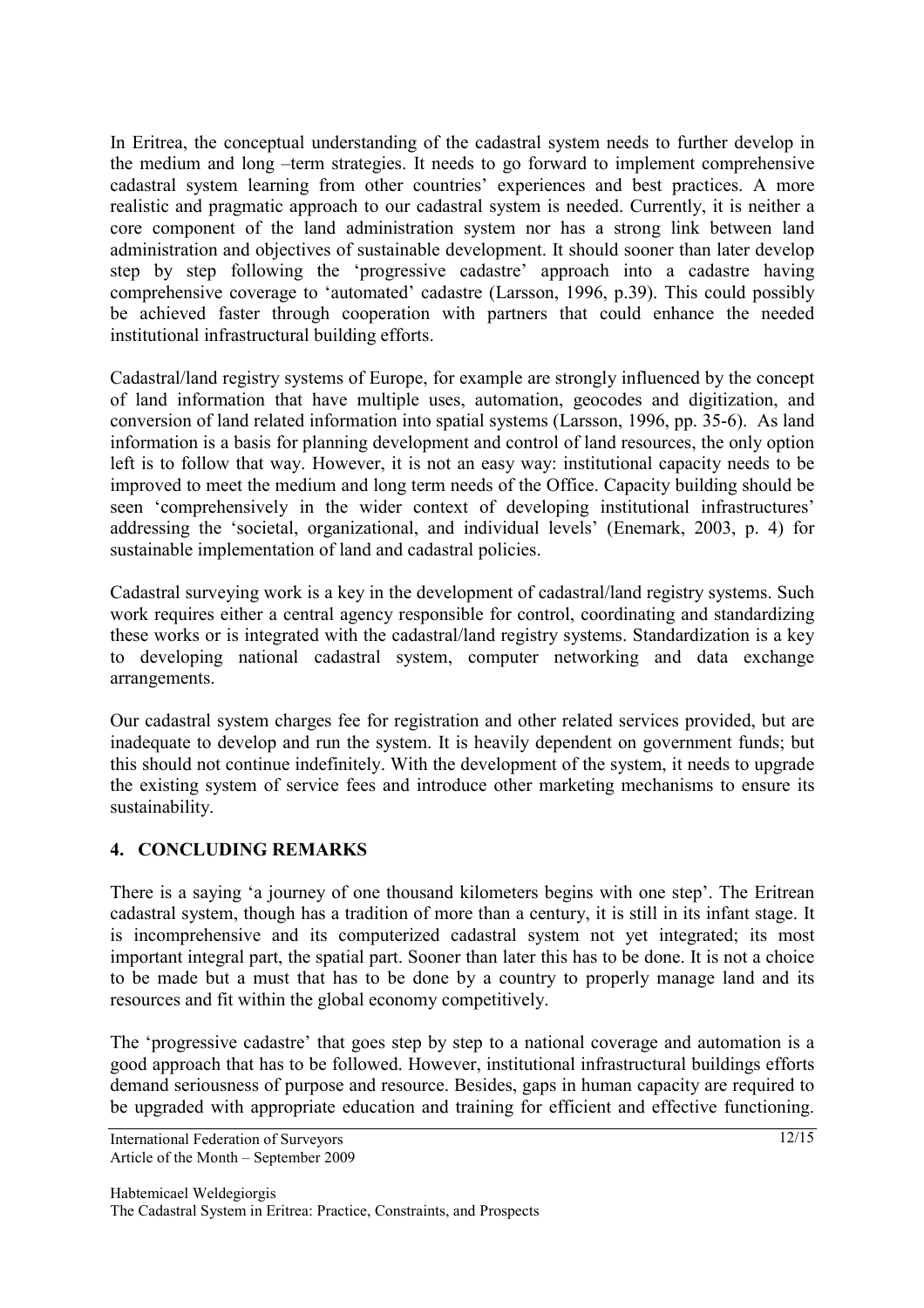The success of cadastral systems depends heavily on competence and technical know- how of staff. Hence, these works demand serious commitment by the Office as well as higher authorities**.** It is only through these efforts that a modern computerized cadastral system could be established and developed.

Other countries' experiences also show that the success of cadastral systems depends neither on its laws nor on its technical complexity. It heavily depends on whether it protects land and property rights, facilitates fast and efficient transfer of rights and ownership and is up-to-date. Guaranteeing this is imperative.

### **REFERENCES**

Enemark, S. (2003) Capacity Building for developing sustainable Land Administration Infrastructures, Paper presented at WPLA/FIG Workshop Athens, 28 -31 May 2003

Economic Commission for Europe (ECE) (1996) Land Administration Guidelines, United Nations, New York and Geneva

Government of Eritrea (GoE) (1994) Macro Policy, Asmara, Eritrea

GoE (1994) Proclamation NO. 58/94: A Proclamation to reform the system of Land Tenure in Eritrea, Asmara, Eritrea

GoE (1997) Proclamation NO. 95/1997: A Proclamation to Provide for the Registration of Land and Other Immovable Property, Asmara, Eritrea

GoE (1997) Legal Notice NO. 31/1997: Regulations for the Distribution and Administration of Land, Asmara, Eritrea

Larsson, G. (1996) Land Registration and Cadastral Systems, Longman Malaysia, CLP Economic Commission for Europe (1996)

Osterberg, T. (1994) Cadastre: A Land Information System, Swedesurvey –Gavle, Sweden Swedesurvey (17 August- 25 September 1998) Real Property and Land registration in Sweden, Gavle, Sweden

Swedesurvey (17 August- 25 September 1998) Land Management in Sweden: Development and Management of Cadastral and Land Information Systems (LISs), Gavle, Sweden

Weldegiorgis, H. (1998) the Development of Cadastral and LISs in Eritrea, a Country Report to the Development and Management of Cadastral and LISs, Gavle, Sweden

Weldegiorgis, H. (2007) Cadastral Office: Historical Background, Work Guidance and Procedure, Cadastral Office, Asmara, Eritrea

Weldegiorgis, H. (2008) Cadastral Policies, Objectives and Strategies, Cadastral Office, Asmara, Eritrea

International Federation of Surveyors Article of the Month – September 2009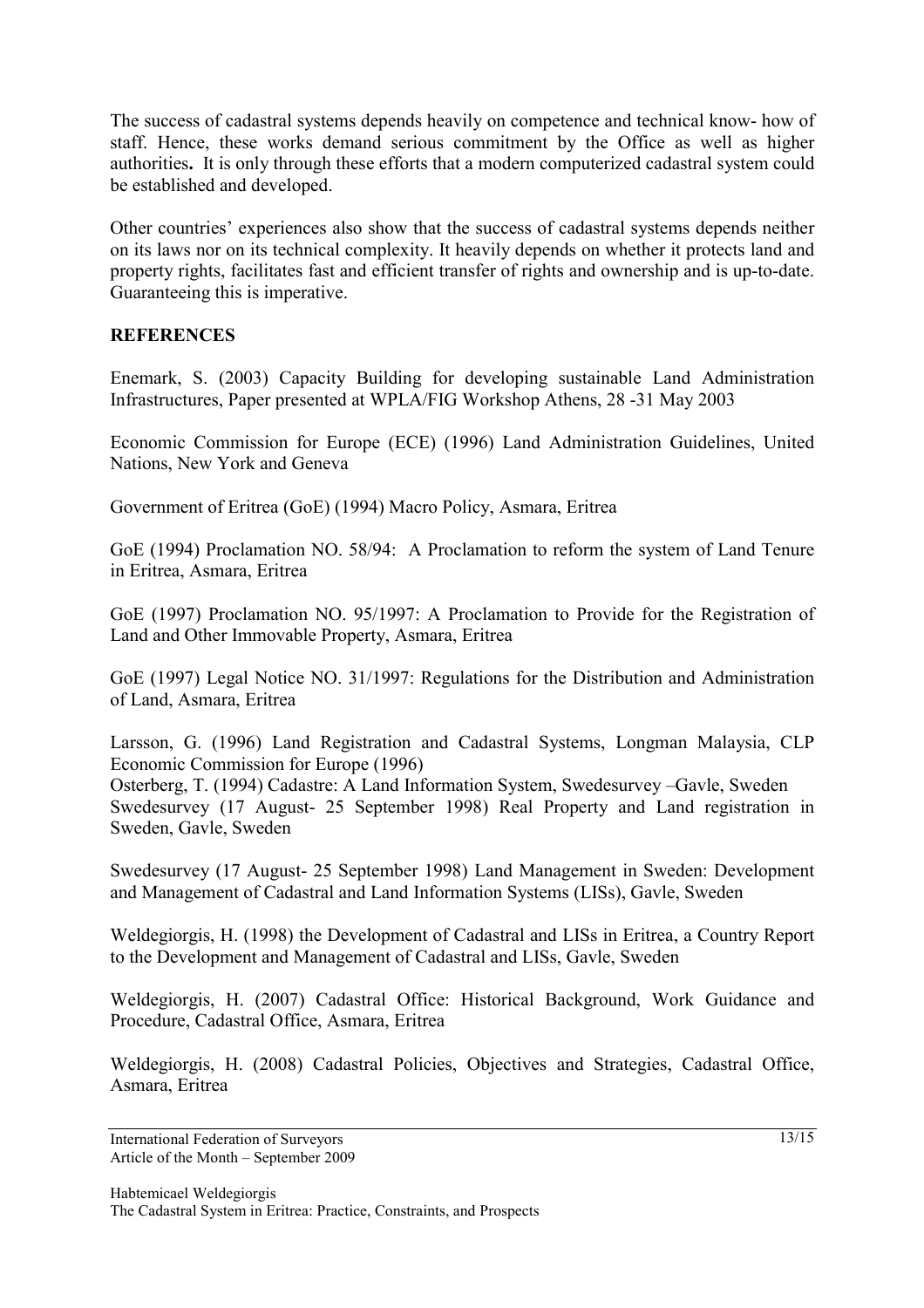Wikipedia (2009) The Free Encyclopaedia, en.wikipedia.org/wiki/Asmara

World Book Encyclopaedia (1994) the World Book Encyclopaedia, N-O Volume 14, World Book, Inc., Chicago

### **CONTACTS**

Habtemicael Weldegiorgis (M Sc., Dev. Mgn't) Director General Cadastral Office Ministry of Land, Water and Environment (MLWE) P. O. BOX -976 Asmara ERITREA Email: hweldegiorgis@yahoo.com Tel:  $+ 291 - 1 - 124253$  (Office),  $+ 291 - 1 - 202414$  (Res.) Fax: + 291- 1- 116381(Off)